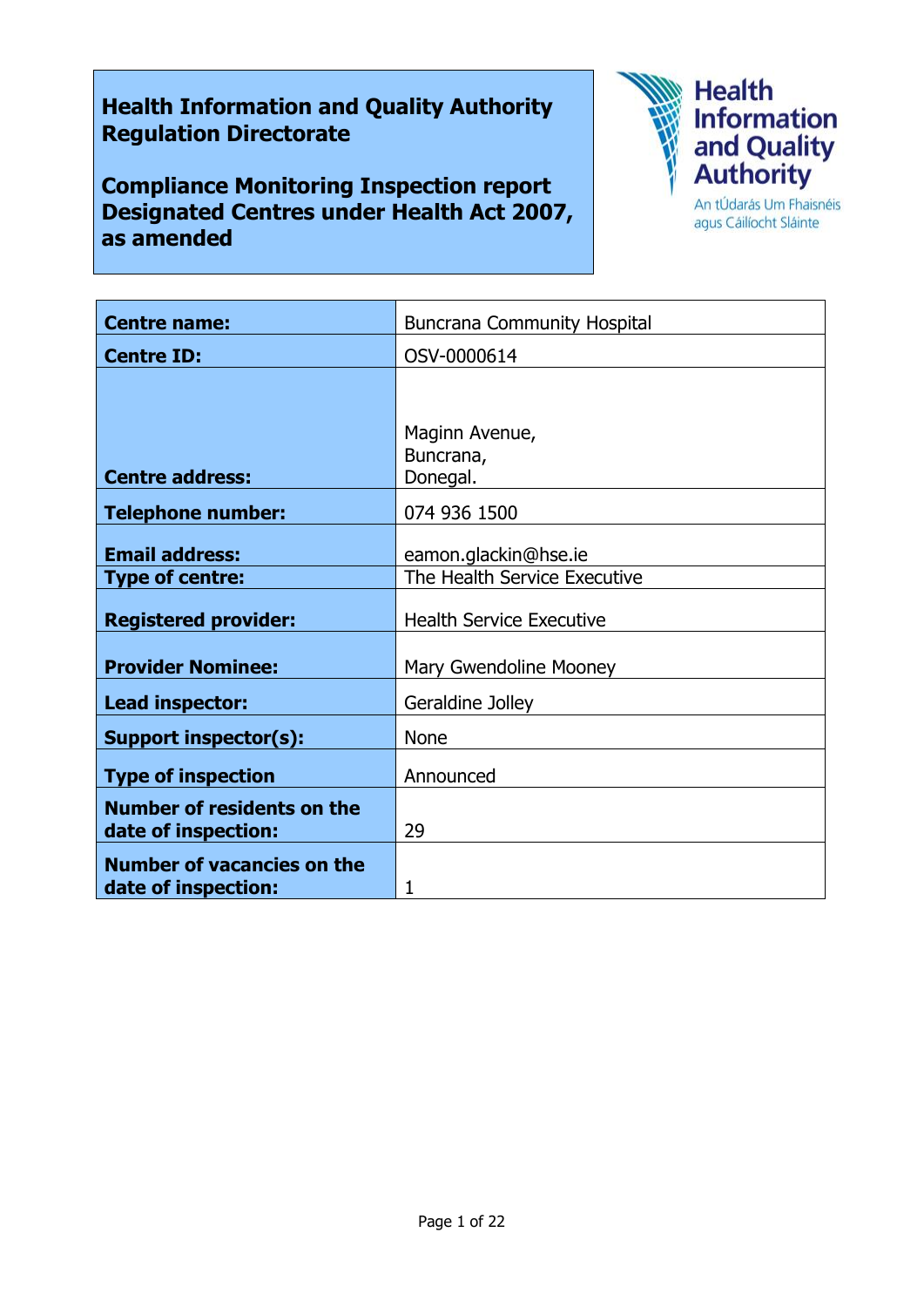## **About monitoring of compliance**

The purpose of regulation in relation to designated centres is to safeguard vulnerable people of any age who are receiving residential care services. Regulation provides assurance to the public that people living in a designated centre are receiving a service that meets the requirements of quality standards which are underpinned by regulations. This process also seeks to ensure that the health, wellbeing and quality of life of people in residential care is promoted and protected. Regulation also has an important role in driving continuous improvement so that residents have better, safer lives.

The Health Information and Quality Authority has, among its functions under law, responsibility to regulate the quality of service provided in designated centres for children, dependent people and people with disabilities.

Regulation has two aspects:

• Registration: under Section 46(1) of the Health Act 2007 any person carrying on the business of a designated centre can only do so if the centre is registered under this Act and the person is its registered provider.

▪ Monitoring of compliance: the purpose of monitoring is to gather evidence on which to make judgments about the ongoing fitness of the registered provider and the provider's compliance with the requirements and conditions of his/her registration.

Monitoring inspections take place to assess continuing compliance with the regulations and standards. They can be announced or unannounced, at any time of day or night, and take place:

- to monitor compliance with regulations and standards
- to carry out thematic inspections in respect of specific outcomes

▪ following a change in circumstances; for example, following a notification to the Health Information and Quality Authority's Regulation Directorate that a provider has appointed a new person in charge

▪ arising from a number of events including information affecting the safety or wellbeing of residents.

The findings of all monitoring inspections are set out under a maximum of 18 outcome statements. The outcomes inspected against are dependent on the purpose of the inspection. In contrast, thematic inspections focus in detail on one or more outcomes. This focused approach facilitates services to continuously improve and achieve improved outcomes for residents of designated centres.

Please note the definition of the following term used in reports: responsive behaviour (how people with dementia or other conditions may communicate or express their physical discomfort, or discomfort with their social or physical environment).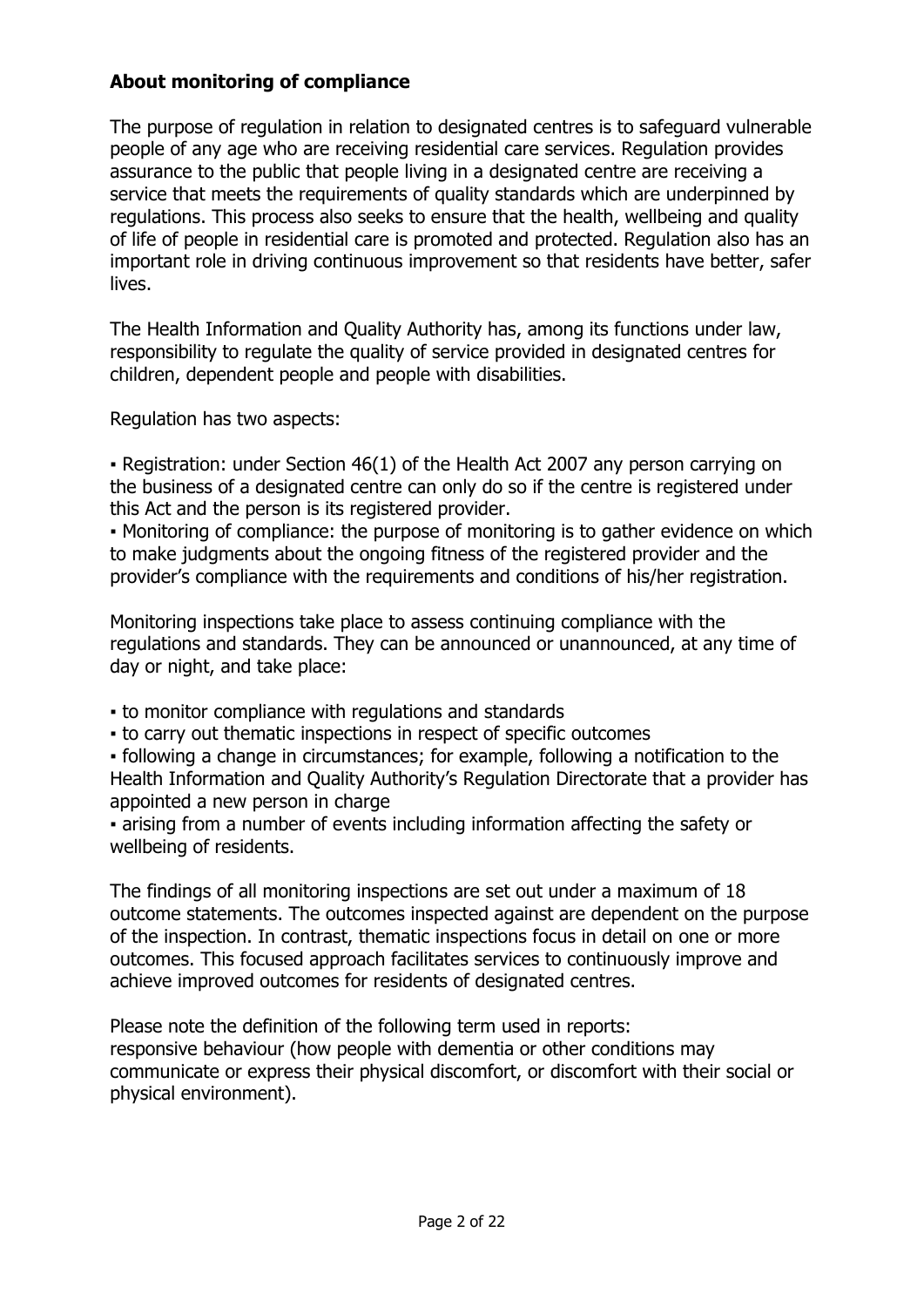**Compliance with the Health Act 2007 (Care and Welfare of Residents in Designated Centres for Older People) Regulations 2013, Health Act 2007 (Registration of Designated Centres for Older People) Regulations 2015 and the National Standards for Residential Care Settings for Older People in Ireland.**

This inspection report sets out the findings of a monitoring inspection, the purpose of which was to monitor ongoing regulatory compliance. This monitoring inspection was announced and took place over 2 day(s).

#### **The inspection took place over the following dates and times**

| From:              | To:                |
|--------------------|--------------------|
| 27 June 2017 11:30 | 27 June 2017 19:30 |
| 28 June 2017 08:30 | 28 June 2017 13:00 |

The table below sets out the outcomes that were inspected against on this inspection.

| <b>Outcome</b>                             | <b>Our Judgment</b>            |
|--------------------------------------------|--------------------------------|
| Outcome 02: Governance and Management      | Compliant                      |
| Outcome 04: Suitable Person in Charge      | Compliant                      |
| Outcome 05: Documentation to be kept at a  | <b>Substantially Compliant</b> |
| designated centre                          |                                |
| Outcome 07: Safeguarding and Safety        | <b>Substantially Compliant</b> |
| Outcome 08: Health and Safety and Risk     | Non Compliant - Moderate       |
| Management                                 |                                |
| Outcome 09: Medication Management          | Compliant                      |
| Outcome 11: Health and Social Care Needs   | Compliant                      |
| Outcome 12: Safe and Suitable Premises     | Non Compliant - Moderate       |
| Outcome 13: Complaints procedures          | <b>Substantially Compliant</b> |
| Outcome 16: Residents' Rights, Dignity and | Compliant                      |
| Consultation                               |                                |
| Outcome 18: Suitable Staffing              | Non Compliant - Moderate       |

## **Summary of findings from this inspection**

This inspection report sets out the findings of an unannounced monitoring inspection conducted over 2 days. The inspector reviewed documentation such as care plans, records related to staff training, health and safety, accidents and incidents, and complaints. An inspection of the layout of the building was also undertaken. The inspector reviewed the action plan responses from the last inspection which was conducted on 22 March 2016 and the notifications received by HIQA.

The centre is registered to accommodate 30 residents. There are 15 places dedicated to long term care and 15 places are devoted to the needs of residents who require short term/respite care and who have problems associated with old age, dementia or who have convalescent, rehabilitation or palliative care needs. Residents with dementia are integrated with the overall resident population in the centre. Approximately 75% of residents were assessed have dementia or cognitive problems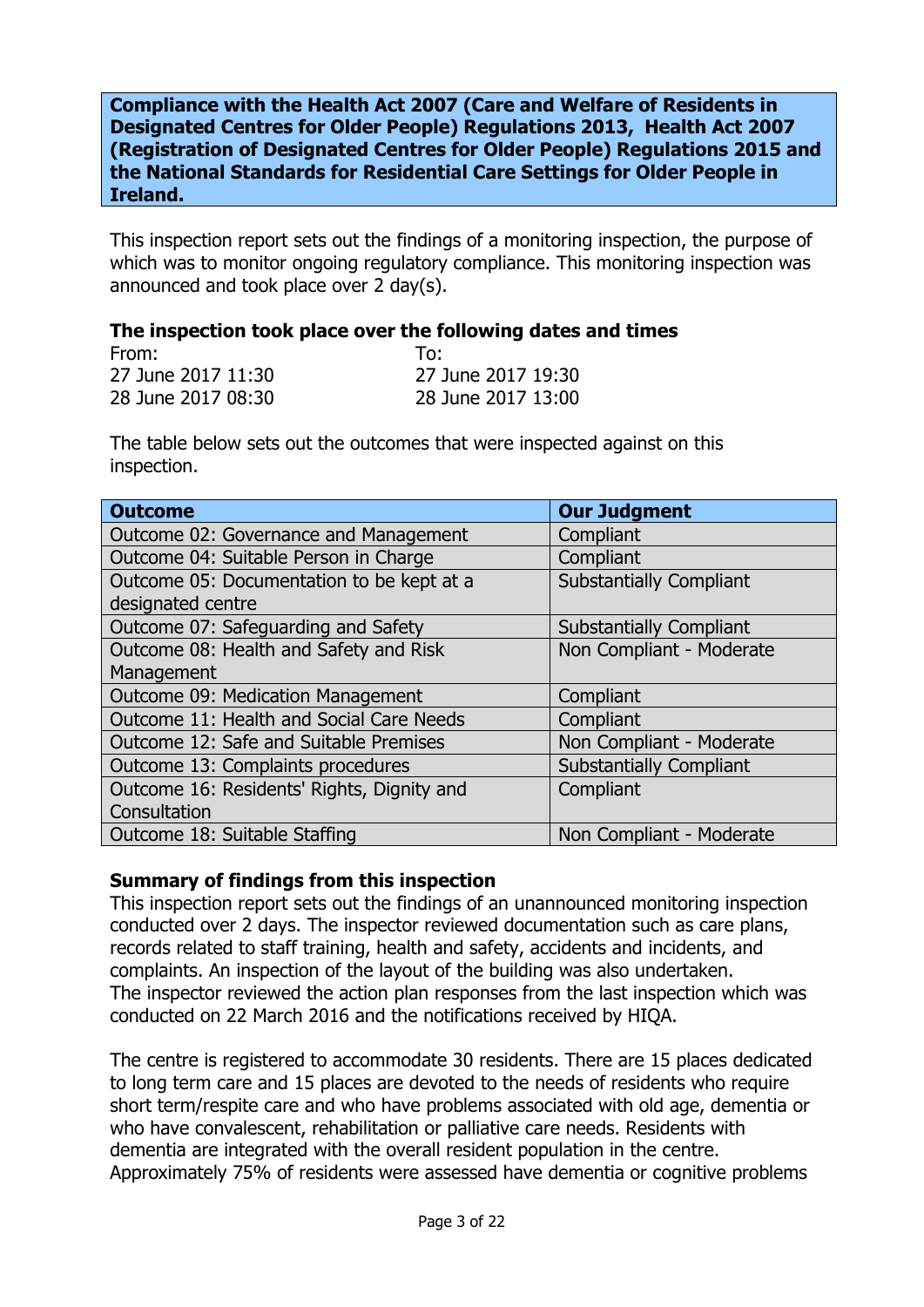when this inspection took place.

The centre is located in the town of Buncrana. The premises are purpose built and are located near other community service buildings that include primary care and mental health services. The building is single storey. It was in generally good decorative condition and a home like comfortable environment had been created for residents. There were several communal sitting areas where residents could spend time with others and engage in activity or spend time quietly. These areas were comfortably furnished and were noted to be used well by residents throughout the day. Bedroom areas had been personalised with photographs and there were photographs of residents taking part in activities and events on display throughout the centre. There was an attractive and safe outdoor garden area that had been well cultivated with plants and provided with seating to create a pleasant and interesting environment for residents. Design features to enhance and improve the accessibility of the environment for residents with dementia included good natural lighting, contrast in the colours used for floors, walls and handrails and signage to assist residents locate areas such as toilets and sitting rooms.

The centre has six communal bedrooms that accommodate four residents and this layout compromised the level of privacy available. A plan to address this is in progress and the inspector was told that there are ongoing discussions to progress this plan.

staff were appropriately vetted and there were policies and procedures in place to safeguard residents from abuse. All staff had completed elder abuse training, and were knowledgeable about the steps they are required to take if they identify an abuse situation. Training on the safeguarding procedures introduced by the Health Service Executive was required for all staff to ensure they were appropriately informed about how to implement the required protocols. Residents said that they were "well cared for" and that "there was plenty of staff around" when they needed assistance. Staff interactions with residents were observed to be respectful and supportive. The inspector saw that resident areas were well supervised throughout the day.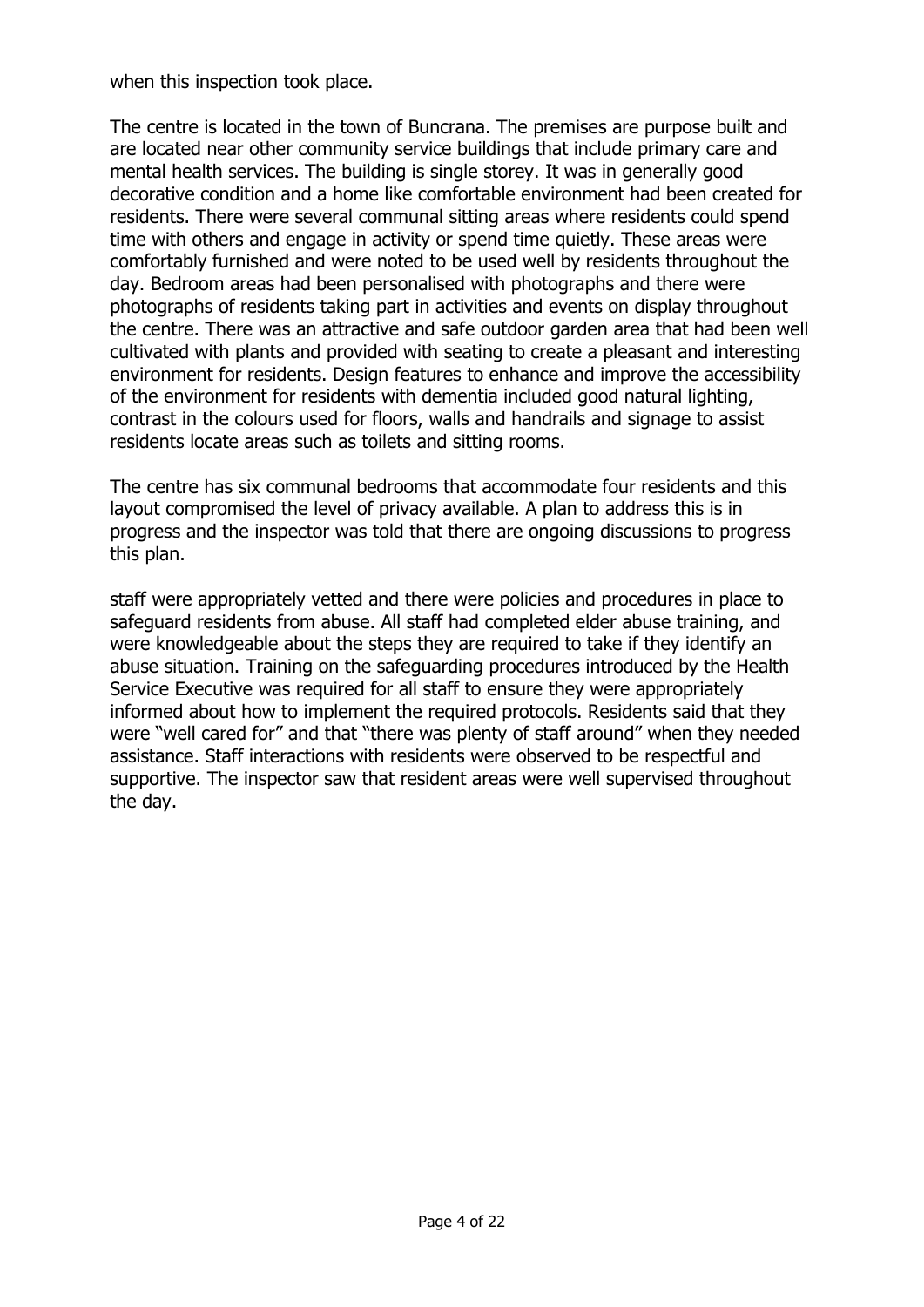**Compliance with Section 41(1)(c) of the Health Act 2007 and with the Health Act 2007 (Care and Welfare of Residents in Designated Centres for Older People) Regulations 2013, Health Act 2007 (Registration of Designated Centres for Older People) Regulations 2015 and the National Standards for Residential Care Settings for Older People in Ireland.**

**Outcome 02: Governance and Management The quality of care and experience of the residents are monitored and developed on an ongoing basis. Effective management systems and sufficient resources are in place to ensure the delivery of safe, quality care services. There is a clearly defined management structure that identifies the lines of authority and accountability.**

**Theme:** 

Governance, Leadership and Management

## **Outstanding requirement(s) from previous inspection(s):**

No actions were required from the previous inspection.

## **Findings:**

The centre had a clearly defined management structure in place and staff spoken to were aware of the reporting structure and lines of accountability. The person in charge reported to the provider representative and there was a regular exchange of information through management meetings. Staff were kept up to date through team meetings and staff handovers to ensure effective communication.

The inspector found that there were adequate resources both in terms of staff and infrastructure to ensure safe service were delivered to residents. The inspector judged that the staff deployment model required review as there was an imbalance in the number of staff available during the morning and throughout the day when compared to the staff available during the evening. This is discussed under Outcome 18: Suitable Staffing. There was a good allocation of resources to social care and the provision of meaningful activity for residents. This included ensuring that residents had opportunities to go out and to remain engaged with the local community through participation in varied community activities.

Systems were in place to ensure that the service provided was safe, appropriate to residents' needs, consistent and effectively monitored. Audits and reviews of aspects of the service were completed in key areas that included issues that arose from complaints. It was evident that where improvements were identified these were addressed to ensure that the service improved.

## **Judgment:**

Compliant

**Outcome 04: Suitable Person in Charge**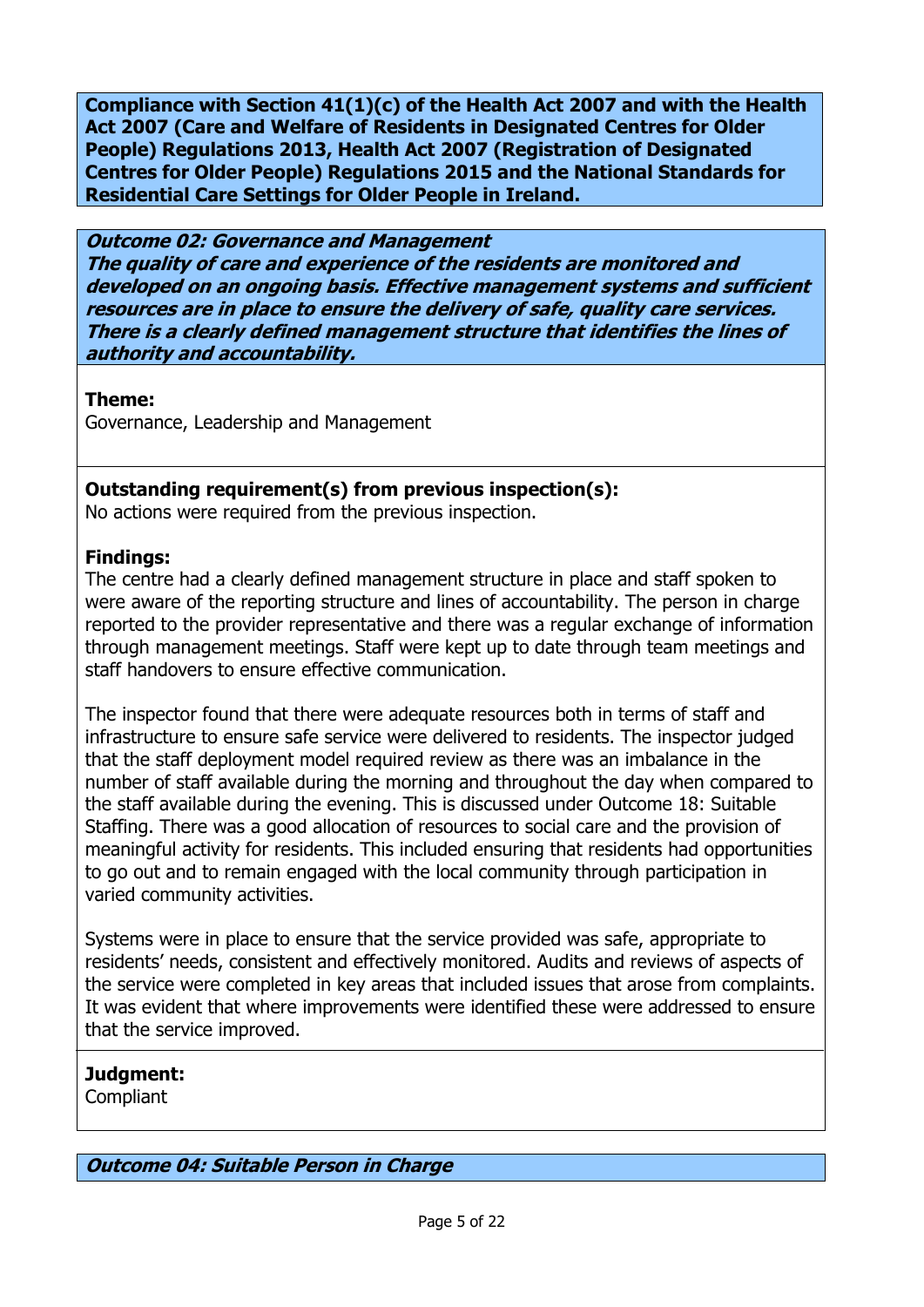**The designated centre is managed by a suitably qualified and experienced person with authority, accountability and responsibility for the provision of the service.**

## **Theme:**

Governance, Leadership and Management

## **Outstanding requirement(s) from previous inspection(s):**

No actions were required from the previous inspection.

## **Findings:**

The person in charge was on duty throughout the inspection. He has a full time role and is a suitably qualified and experienced nurse. He had a good working knowledge of the regulations and the HIQA standards that apply to designated centres for older people.

The person in charge is supported by several nurses at clinical nurse manager level. They have substantial experience in the care of older people both in direct care and in management. The clinical nurse manager on duty during the inspection was fully familiar with residents' care needs and choices and preferences that some residents had made in relation to their lifestyle in the centre.

The person in charge was responsible for ensuring complaints were addressed and there was information available to indicate that he addressed this area expediently and thoroughly. He was actively engaged with the provider representative and the estates department in the renovation plans for the centre and the interim arrangements to be made while the required works were underway.

# **Judgment:**

**Compliant** 

**Outcome 05: Documentation to be kept at a designated centre The records listed in Schedules 3 and 4 of the Health Act 2007 (Care and Welfare of Residents in Designated Centres for Older People) Regulations 2013 are maintained in a manner so as to ensure completeness, accuracy and ease of retrieval. The designated centre is adequately insured against accidents or injury to residents, staff and visitors. The designated centre has all of the written operational policies as required by Schedule 5 of the Health Act 2007 (Care and Welfare of Residents in Designated Centres for Older People) Regulations 2013.**

## **Theme:**

Governance, Leadership and Management

## **Outstanding requirement(s) from previous inspection(s):**

No actions were required from the previous inspection.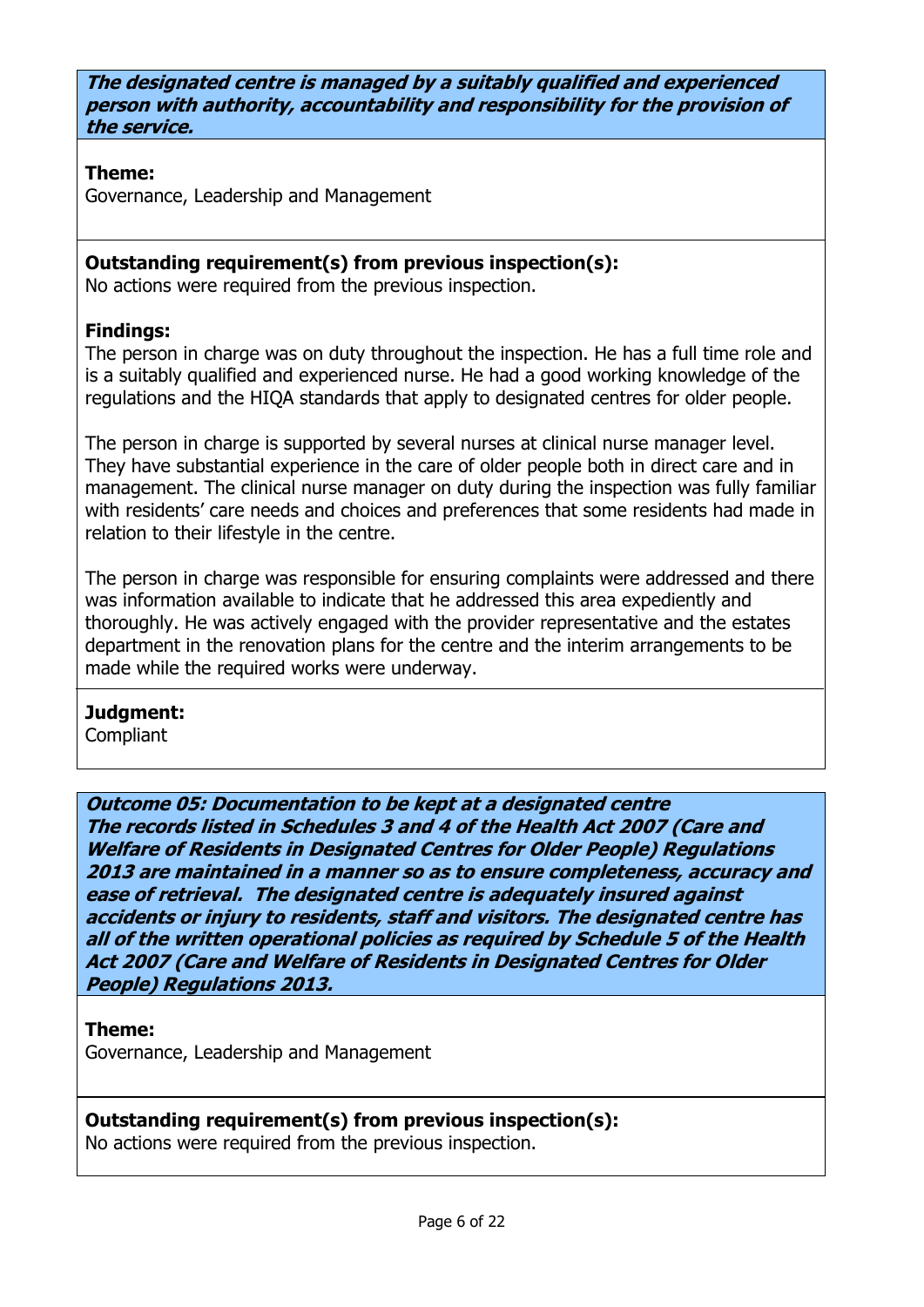## **Findings:**

There were well established administrative systems and documents were readily accessible when requested during the inspection.

Records were generally maintained to a good standard and were up to date. The records related to nutrition that described food and liquid intake were noted to describe the quantities consumed and provided a good overview of residents' intake. It would be beneficial and make the records more meaningful if the liquid intake was reviewed and a total accounted for each day.

#### **Judgment:**

Substantially Compliant

#### **Outcome 07: Safeguarding and Safety**

**Measures to protect residents being harmed or suffering abuse are in place and appropriate action is taken in response to allegations, disclosures or suspected abuse. Residents are provided with support that promotes a positive approach to behaviour that challenges. A restraint-free environment is promoted.**

## **Theme:**

Safe care and support

## **Outstanding requirement(s) from previous inspection(s):**

Some action(s) required from the previous inspection were not satisfactorily implemented.

## **Findings:**

Staff had good awareness of the safety and protection measures in place to ensure that residents were safe and appropriately protected. They could describe these measures and said that awareness of residents' choices, attending to their needs when requested and being alert to signs of distress or anxiety helped ensure safety. Policy documents were available to inform staff practice and to guide them if an abuse or adult protection incident was identified.

The requirements of the national safeguarding policy including the revised guidance were due to be part of the ongoing training in elder abuse and adult protection. As described in the last report while all staff had training in elder abuse there was a need for staff to have refresher training so that they were suitably equipped to implement the new safeguarding procedures and make determinations in relation to adult protection in accordance with the new protocols. The inspector found that where safeguarding arrangements had been required in the past to safeguard residents these had been introduced and implemented. For example safety procedures were put in place following an incident that occurred involving two residents.

There were some residents who displayed responsive behaviours at times and who required additional supervision at varied times of the day and the inspector found that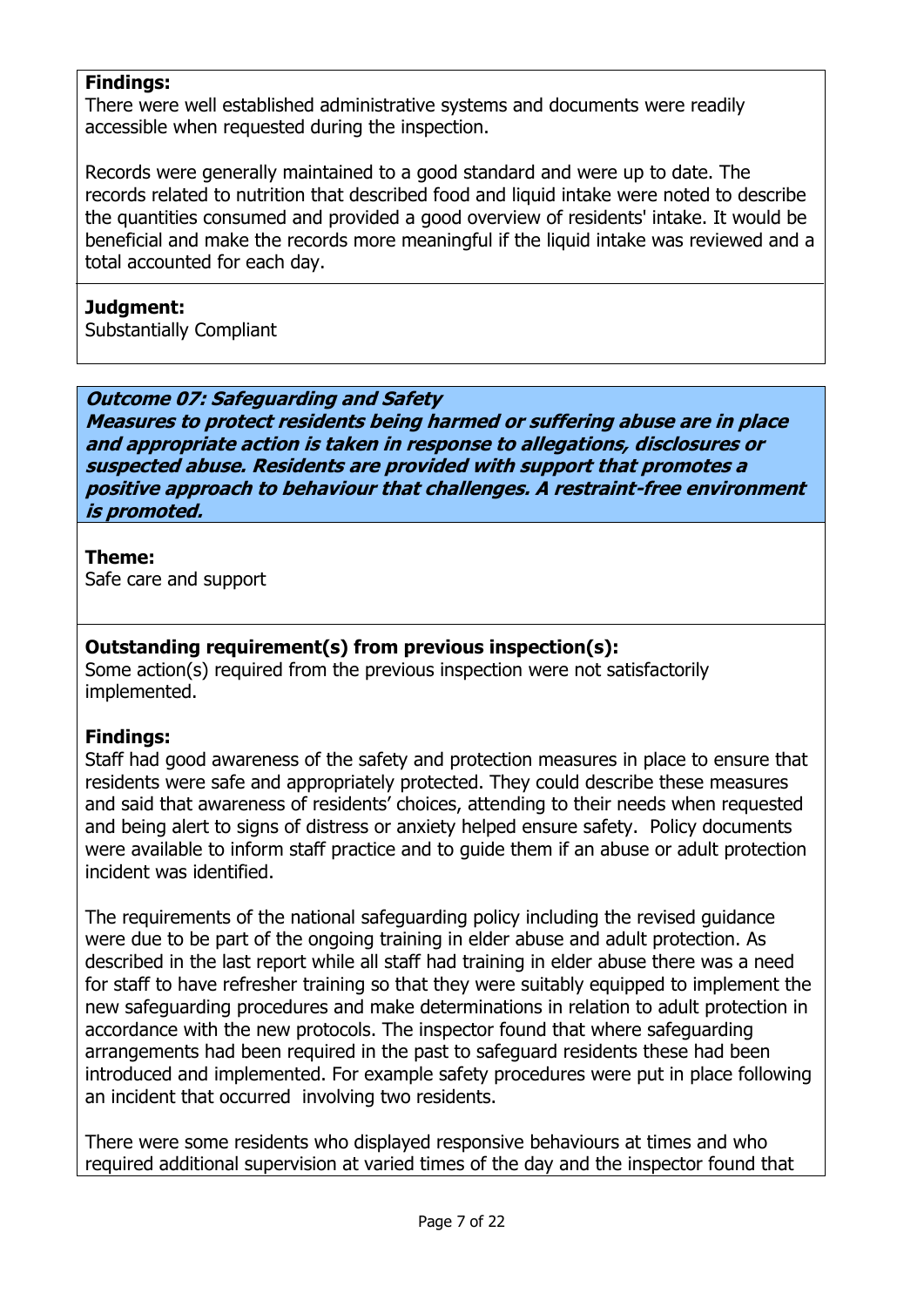the safety needs of these residents was addressed appropriately. Additional staff were deployed for periods of the day particularly evening times to ensure that residents had adequate support and someone to be with them.

Residents with dementia were integrated with other residents in the centre. The inspector observed that residents were appropriately supervised by staff in all areas on the days of inspection. There were care plans in place that reflected the actions taken where residents presented with responsive behaviours.

A restraint management policy was available to inform practice. All restraints used were recorded and reviewed. There was evidence that risk assessments and reviews were completed where residents had bedrails. Nurses said they informed residents and family members about their rights and the advantages and disadvantages of using bedrails. There were arrangements in place to ensure residents' safety and reduce bedrail rail use and these measures included a proactive falls prevention programme and alternatives such as low beds and floor mats that would protect residents vulnerable to falls. There was no restriction on residents' movements around the centre. One resident had a wander alarm which was reviewed daily and had been assessed as necessary as there were safety concerns.

There was a system in place to safeguard residents' finances and valuables. A policy was available to guide staff on the management of residents' personal belongings and valuables. Where the HSE manage finances on behalf of residents there were individual accounts with a transparent record of all transactions. Records of residents' valuables and property were maintained.

## **Judgment:**

Substantially Compliant

**Outcome 08: Health and Safety and Risk Management The health and safety of residents, visitors and staff is promoted and protected.**

## **Theme:**

Safe care and support

## **Outstanding requirement(s) from previous inspection(s):**

No actions were required from the previous inspection.

## **Findings:**

This outcome was not inspected on the previous inspection. Policies and procedures relating to health and safety were available and there was a risk register that identified a range of hazards and the measures in place to reduce identified risks. The inspector saw that risk associated with the use of the building, bedrails, moving and handling manoeuvres, violence and aggression, infection management and medication were among the risk areas assessed. There were some areas where the information in risk assessments did not reflect practice for example oxygen was stored within the building but the risk assessment conveyed that it was stored outside. The safe management of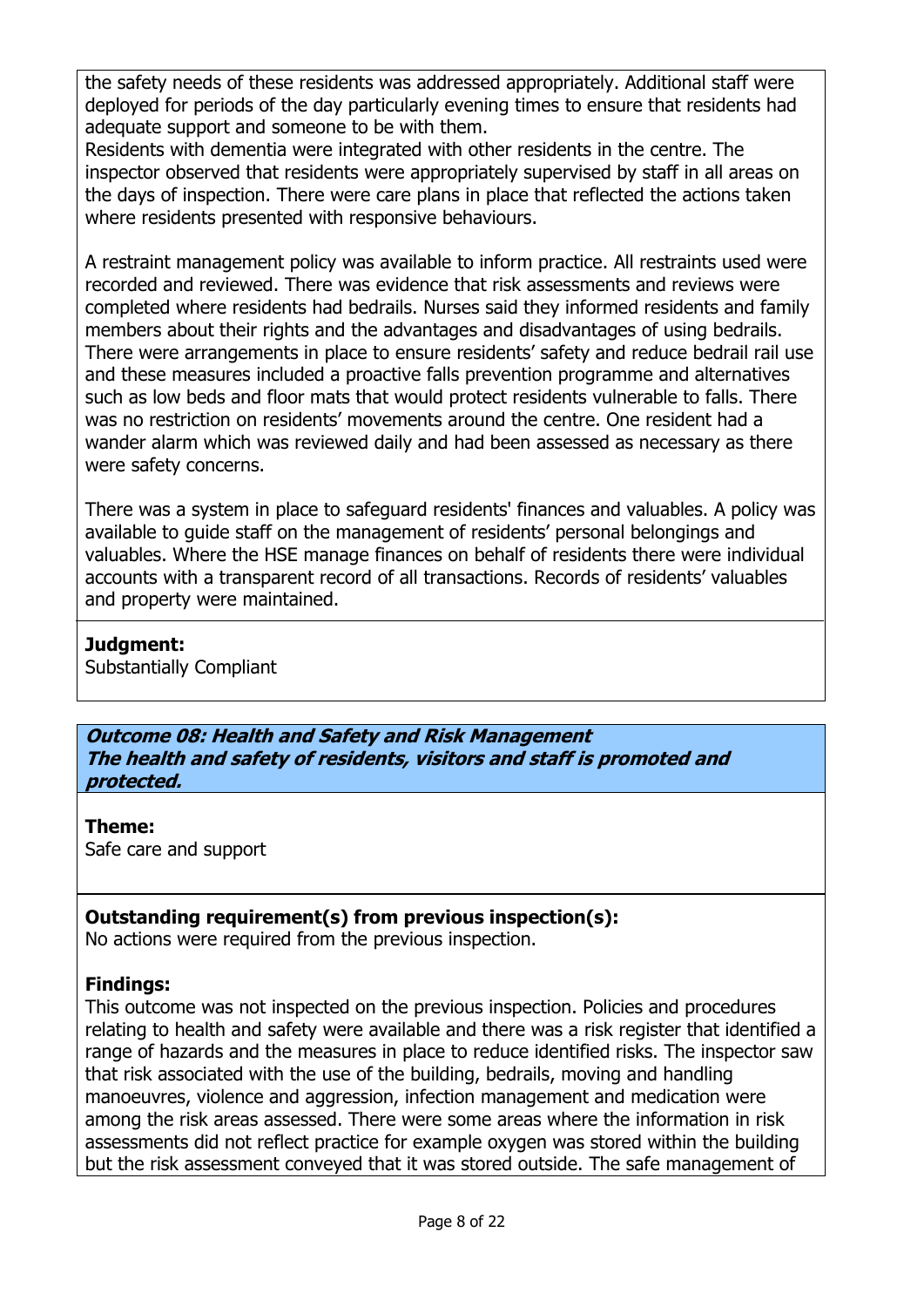violence and aggression in the risk assessment did not include any mention of training for staff to reduce risk if a violent situation arose.

Adequate procedures consistent with the standards published by HIQA were in place for the prevention and control of healthcare associated infections. The inspector observed that staff observed good hygiene practices and that where infections were present there were appropriate safeguards and controls in place. There were supplies of personal protective equipment available throughout the centre however these were stored in hallways and could present a risk to residents with cognitive impairment.

Staff were observed to undertake moving and handling manoeuvres safely however the training record conveyed that some staff had not had training or had not had refresher training within the required intervals. This is identified for attention in outcome 18- Suitable Staffing

The provider and person in charge had ensured that adequate fire safety precautions were in place. There was adequate means of escape and fire exits were unobstructed. There was a prominently displayed procedure for the safe evacuation of residents and staff in the event of fire. Suitable fire equipment was provided. The fire alarm was serviced on a quarterly basis and fire safety equipment was serviced on an annual basis. Staff spoken with and a sample of records reviewed indicated staff were suitably trained and knew what to do in the event of a fire. There were fire drills at regular intervals and fire records were kept, which included details of frequency of fire drills, fire alarm tests and fire fighting equipment. The inspector saw that the response to a fire alarm activation was prompt and all staff went to the fire panel to determine the location of the "fire".

Accidents and incidents were recorded in good detail and there were risk assessments in place to determine the level of falls risks in accordance with the established falls prevention programme- "Forever Autumn".

## **Judgment:**

Non Compliant - Moderate

## **Outcome 09: Medication Management**

**Each resident is protected by the designated centre's policies and procedures for medication management.**

## **Theme:**

Safe care and support

## **Outstanding requirement(s) from previous inspection(s):**

No actions were required from the previous inspection.

## **Findings:**

A policy and a range of procedures were available to guide staff on safe medicines practice. The inspector found the arrangements in place met good practice standards.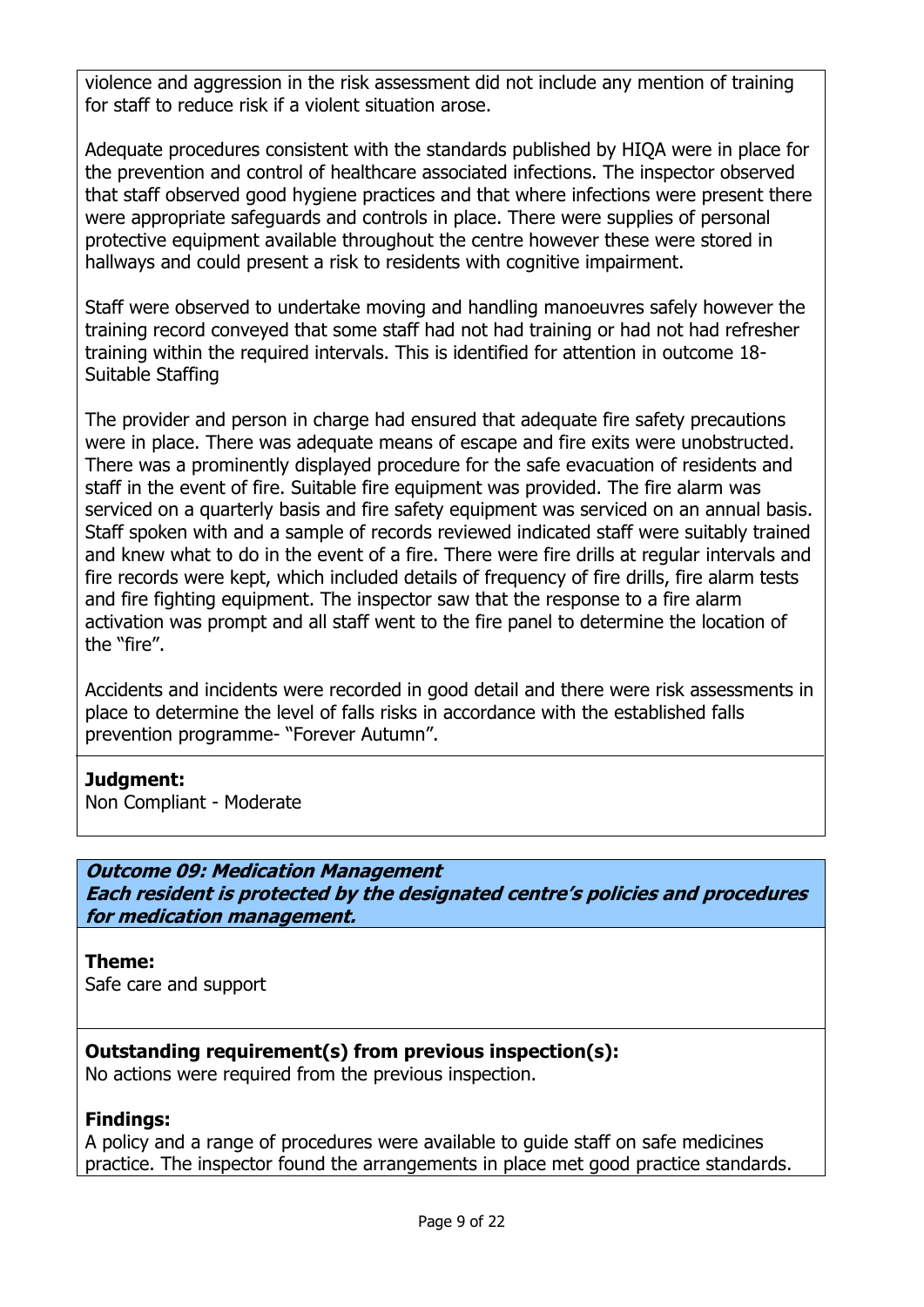Residents' prescribed medicines were reviewed at least on a three-monthly basis. All prescriptions viewed were completed in line with medication prescribing legislation. Medication was appropriately signed off when it was discontinued. The pharmacist was facilitated to meet their statutory obligations to residents.

There was appropriate secure storage for all medicines including the medicine trolleys used when medicines were administered. There were procedures in place for managing any medication errors in addition to the return of unused and out of date medicines. Medicines that required refrigeration were stored in a designated fridge with a checking schedule in place to ensure temperatures were within the recommended range.

## **Judgment:**

**Compliant** 

**Outcome 11: Health and Social Care Needs Each resident's wellbeing and welfare is maintained by a high standard of evidence-based nursing care and appropriate medical and allied health care. The arrangements to meet each resident's assessed needs are set out in an individual care plan, that reflect his/her needs, interests and capacities, are drawn up with the involvement of the resident and reflect his/her changing needs and circumstances.**

## **Theme:**

Effective care and support

## **Outstanding requirement(s) from previous inspection(s):**

The action(s) required from the previous inspection were satisfactorily implemented.

## **Findings:**

There were 29 residents accommodated when this inspection was undertaken. Many residents had a range of medical problems and 75% were assessed as having dementia. The inspector found that residents were appropriately assessed, monitored and that their health and social care needs were met to a high standard. Residents and visitors confirmed this finding and commented that there was good access to doctors and other professionals and that there was a varied social programme available daily that all residents could take part in if they wished.

Residents had good access to primary care services that included GPs, allied health professionals, palliative care and specialist mental health services for older people. An out-of-hours GP service is available outside regular office hours. Residents' care documentation confirmed they had timely access to specialist services when required and were supported to attend other out-patient appointments for assessment or treatment. Residents the inspector talked to said they were satisfied with the care they received and one resident said that " everyone makes sure we have the care and treatment we need".

Allied health professionals that included speech and language therapists and dieticians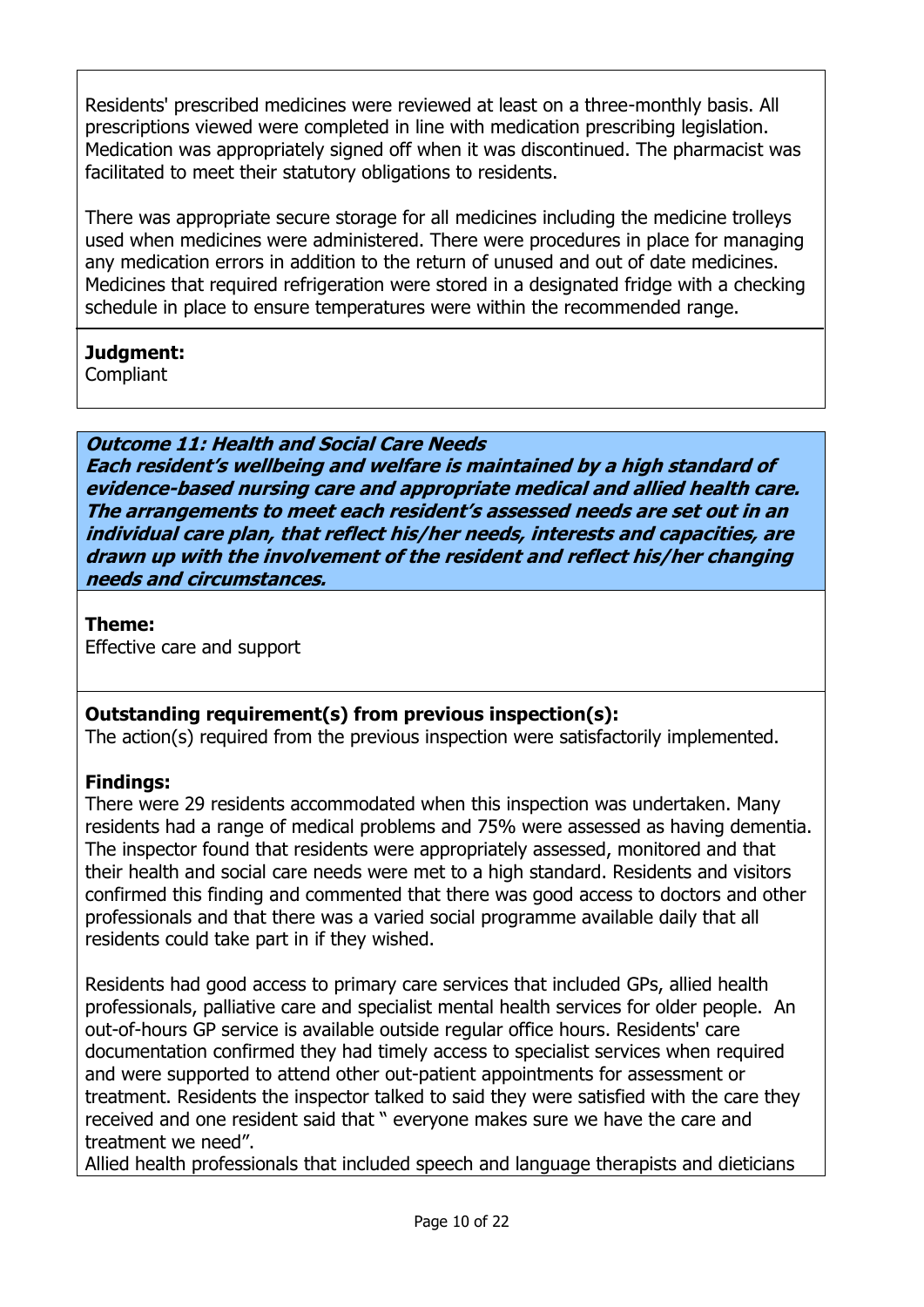attended the centre as necessary and assessed residents who were at risk of unintentional weight loss or who had lost weight. Recommendations made were included in care plans and followed by staff. The inspector saw that six residents had their nutritional intake monitored rigorously each day with records of nutritional intake recorded and supplements provided as recommended. The inspector saw that the daily nutrition records were completed well with portion size and liquid amounts outlined however the records would provide more meaningful information if liquid quantities were totalled att eh end of the day. Residents' weights were checked on a monthly basis or more often if necessary to ensure that fluctuations were identified and timely interventions were put in place. Catering staff had information to inform them about residents' special diets that included diabetic diets, modified consistency diets and where fluids required modification and thickening agents. Residents at risk of dehydration were closely monitored. Staff had training in the administration of subcutaneous fluids to help prevent hospital admissions.

The inspector found on this inspection that residents' healthcare needs were comprehensively assessed using validated risk assessment tools which informed the development and completion of care plans. There were two actions in the last report that described where care plans required improvement. Both actions had been addressed. There was significantly better detail recorded on residents' dementia care needs as the inspector found that communication capacity was described and also what ability residents retained in relation to their daily activities and social care interests. Residents who required high levels of care had their needs identified clearly and there were clear plans for the interventions to be put in place and the one to one support to be provided when necessary. In addition to action plans in the last report the provider and person in charge had reviewed care interventions in response to complaints and where deficits in practice had been identified for example in areas such as communication these had been rectified. Daily progress notes were completed and were linked to care plans. Arrangements were in place to ensure care plans were reviewed on a quarterly basis or more often in response to changing needs. Residents and their relatives were involved in care plan development and reviews and their contributions were recorded to inform care practice.

There were two wound care problems in receipt of attention. These were complex wounds of long term duration and were not associated with pressure area problems. The inspector reviewed care plans for wound care and procedures for pressure ulcer prevention. There were clear instructions for staff on the dressings to be used and pain relief assessments and interventions. Care plans and progress records described clearly changes in the condition and size of the wounds and the responses to treatment. Procedures to prevent pressure related skin ulcers were satisfactory. Assessments that identified risk of skin breakdown were completed and equipment such as pressure relieving mattresses and cushions in addition to care procedures that included regular position changes were put in place to prevent deterioration. Wounds were described in detail by staff who used an appropriate measurement system which assessed size, type, and exudate and included a treatment plan. Photographic records were maintained. Tissue viability advice, dietetic and occupational therapy specialists were consulted as necessary when staff required advice on the management of wounds that were not healing or deteriorating. Nurses had identified that they would benefit from training in wound care management to help them address complex problems they encounter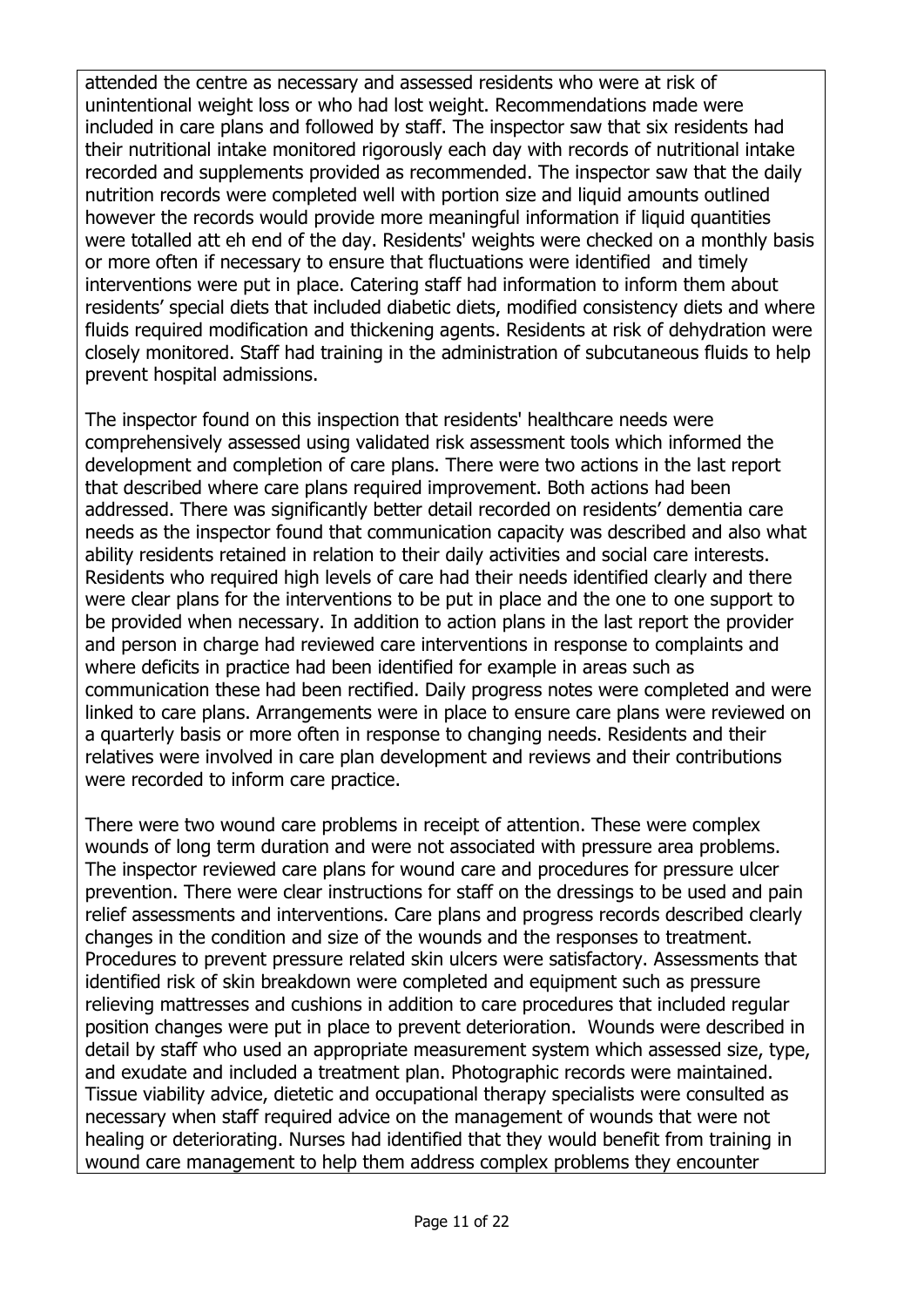## regularly.

Staff were trained to provide clinical procedures to prevent unnecessary hospital admission and were adequately skilled to manage percutaneous endoscopic gastrostomy (PEG tube) and subcutaneous fluid administration.

#### **Judgment:**

**Compliant** 

#### **Outcome 12: Safe and Suitable Premises**

**The location, design and layout of the centre is suitable for its stated purpose and meets residents' individual and collective needs in a comfortable and homely way. The premises, having regard to the needs of the residents, conform to the matters set out in Schedule 6 of the Health Act 2007 (Care and Welfare of Residents in Designated Centres for Older People) Regulations 2013.**

## **Theme:**

Effective care and support

## **Outstanding requirement(s) from previous inspection(s):**

The action(s) required from the previous inspection were satisfactorily implemented.

## **Findings:**

The centre is located a short walk from the town of Buncrana. On the site is a primary care centre and a day hospital. It is a single storey building, maintained in good decorative condition and all areas were clean and in good decorative condition Equipment and appliances such as hoists, wheelchairs and walking aids were available to support residents and help them remain independent.

There were a number of design features throughout that contributed to residents' well being and reflected good dementia care design. These included space for residents to walk around freely, good lighting, contrast in the colours used for floors, walls and handrails. There was to assist residents locate areas such as toilets and sitting rooms. There were several areas where residents could sit during the day. All areas were attractively furnished and decorated in a home like style. There was good use of colour on walls and in features such as pictures which added visual impact and provided a focus for residents when walking around.

There was one large sitting/ dining room that was in constant use and where activities took place. This was well organized for it's multipurpose use. Dining tables were well positioned and there was adequate space to accommodate wheelchairs and mobility aids. Dining tables were attractively laid with fresh flower arrangements and at meal times food was served on plates in contrasting colours to help people with dementia or visual problems. A large screen television was available to support ease of viewing for residents with visual problems.

The centre has six communal bedrooms that accommodate four residents and this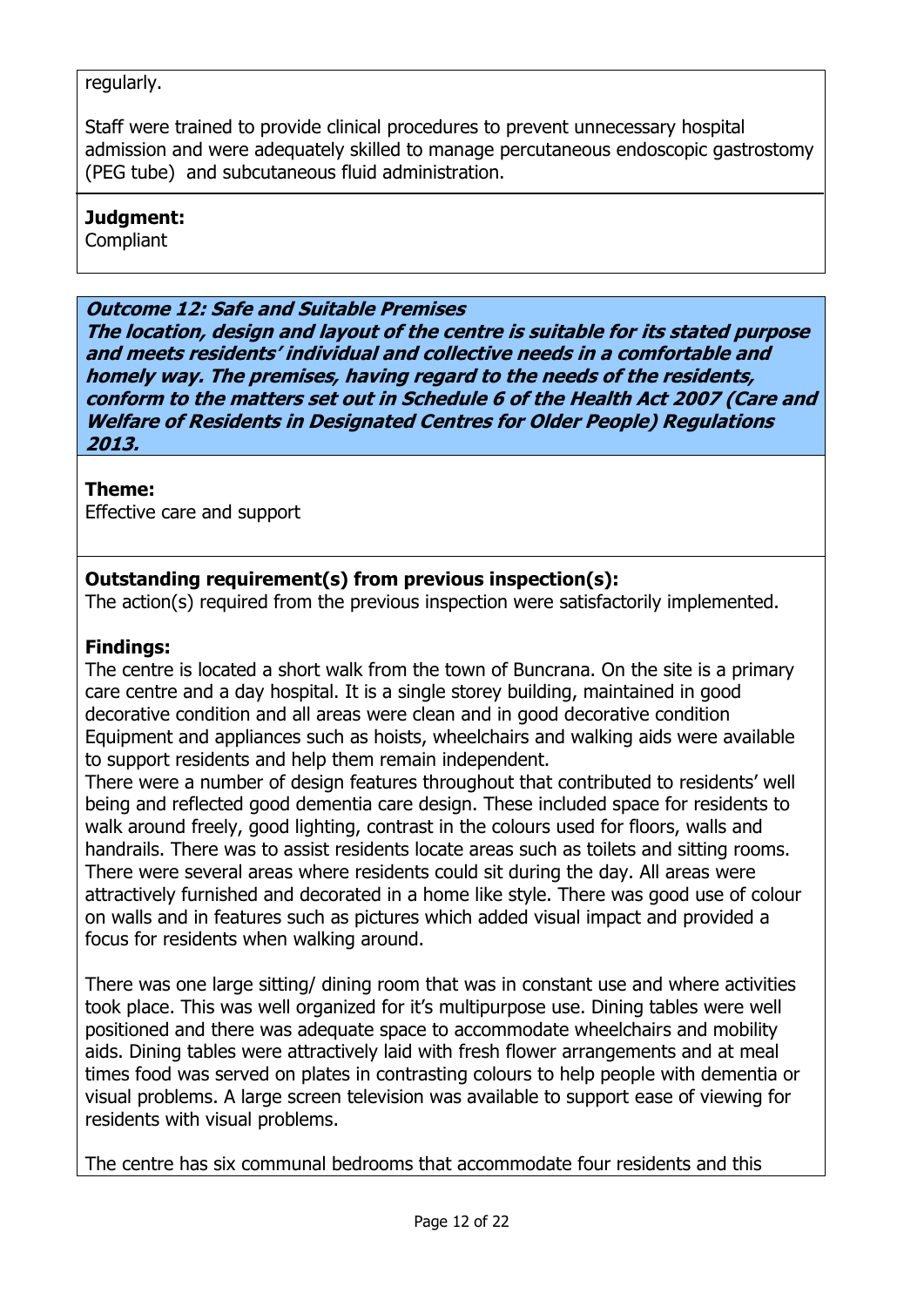layout compromised how staff could provide adequate levels of privacy. There were full screens around beds and there was adequate space to use equipment such as hoists and specialist chairs when required. A plan to address this is being developed and the planned work is scheduled for completion in 2021. It is a requirement of this report that information on the schedule of works and interim arrangements for residents is supplied to HIQA. Bedroom areas were personalised with items such as photographs, ornaments and books.

The areas that required attention during the last inspection had been addressed. The area where oxygen was stored was now clearly identified, wooden surfaces in sluice areas had been replaced and toilets and bathrooms where handrails were deficient had been reviewed by the occupational therapist and additional supports had been provided.

## **Judgment:**

Non Compliant - Moderate

## **Outcome 13: Complaints procedures The complaints of each resident, his/her family, advocate or representative, and visitors are listened to and acted upon and there is an effective appeals procedure.**

## **Theme:**

Person-centred care and support

## **Outstanding requirement(s) from previous inspection(s):**

No actions were required from the previous inspection.

## **Findings:**

A complaints process was in place to ensure the complaints of residents and anyone acting on their behalf were listened to and addressed. The process included an appeals procedure. The complaints procedure was on display and met regulatory requirements. Residents the inspector talked to said that they felt confident that staff would listen to them and some said that staff were very "responsible and sorted out minor problems immediately" and also said "staff were keen to keep us happy and well".

Records showed that complaints made to date were investigated and that meetings with family members took place to reassure them that issues would be addressed and inform them of the outcome of their concerns. The inspector found that a range of matters had been addressed. Some complaints had been reviewed in detail to inform future practice. The recommendations from these reviews were being implemented and included ensuring that incident records were completed in a timely way and that communication with families was also timely.

The inspector noted that complaints records required improvement to ensure the record contained a summary of the investigations completed.

## **Judgment:**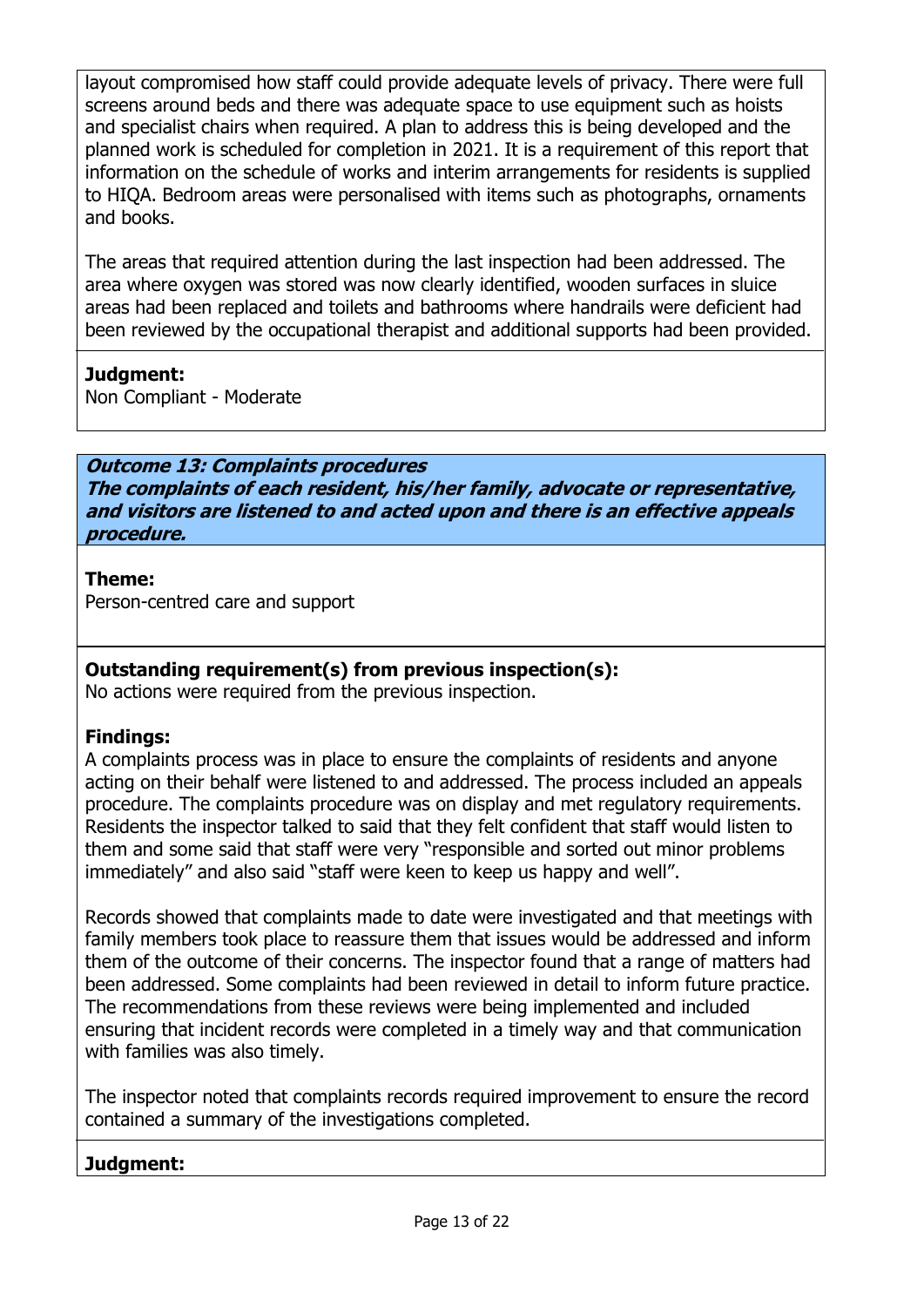## **Outcome 16: Residents' Rights, Dignity and Consultation Residents are consulted with and participate in the organisation of the centre. Each resident's privacy and dignity is respected, including receiving visitors in private. He/she is facilitated to communicate and enabled to exercise choice and control over his/her life and to maximise his/her independence. Each resident has opportunities to participate in meaningful activities, appropriate to his or her interests and preferences.**

#### **Theme:**

Person-centred care and support

#### **Outstanding requirement(s) from previous inspection(s):**

The action(s) required from the previous inspection were satisfactorily implemented.

#### **Findings:**

The inspector found that residents rights were respected and that there was a range of social opportunities that ensured that residents could enjoy life in the centre. Documentation and information from staff conveyed that residents were consulted about aspects of life that included the activity schedule, meals and events.

The centre was managed in a way that supported residents' capacity to exercise personal choices. Residents were facilitated to exercise their civil, political and religious rights, and were enabled to make informed decisions about the management of their care through the provision of appropriate information. Residents who refused interventions had the freedom to do this and these decisions were respected and recorded.

Staff had introduced a wide range of activities that were creative and provided stimulation for residents. There was a dedicated activity coordinator who was supported by carers and nurses. Each resident had the opportunity and choice to participate in activities that were meaningful and which suited their needs, interests and capacities.

The activity schedule included sensory activity, live music and dancing, arts and crafts and different forms of reminiscence therapy. An activity was scheduled for mornings and afternoons. Residents were greeted when they came to the sitting area and made welcome. Te news of the day or a topical event was discussed. The inspector was told that the activity schedule was varied according to residents' needs and to ensure that there was a good variety in the programme. The inspector observed some of these activities during the inspection and noted that residents were very responsive and engaged with these activities.

Efforts were made to ensure that residents remained in contact with the local community. Residents attend some activities in local community centres and hosted events in the centre. Recently a garden tea party held during a weekend had been a great success according to residents. People from the local community visit regularly to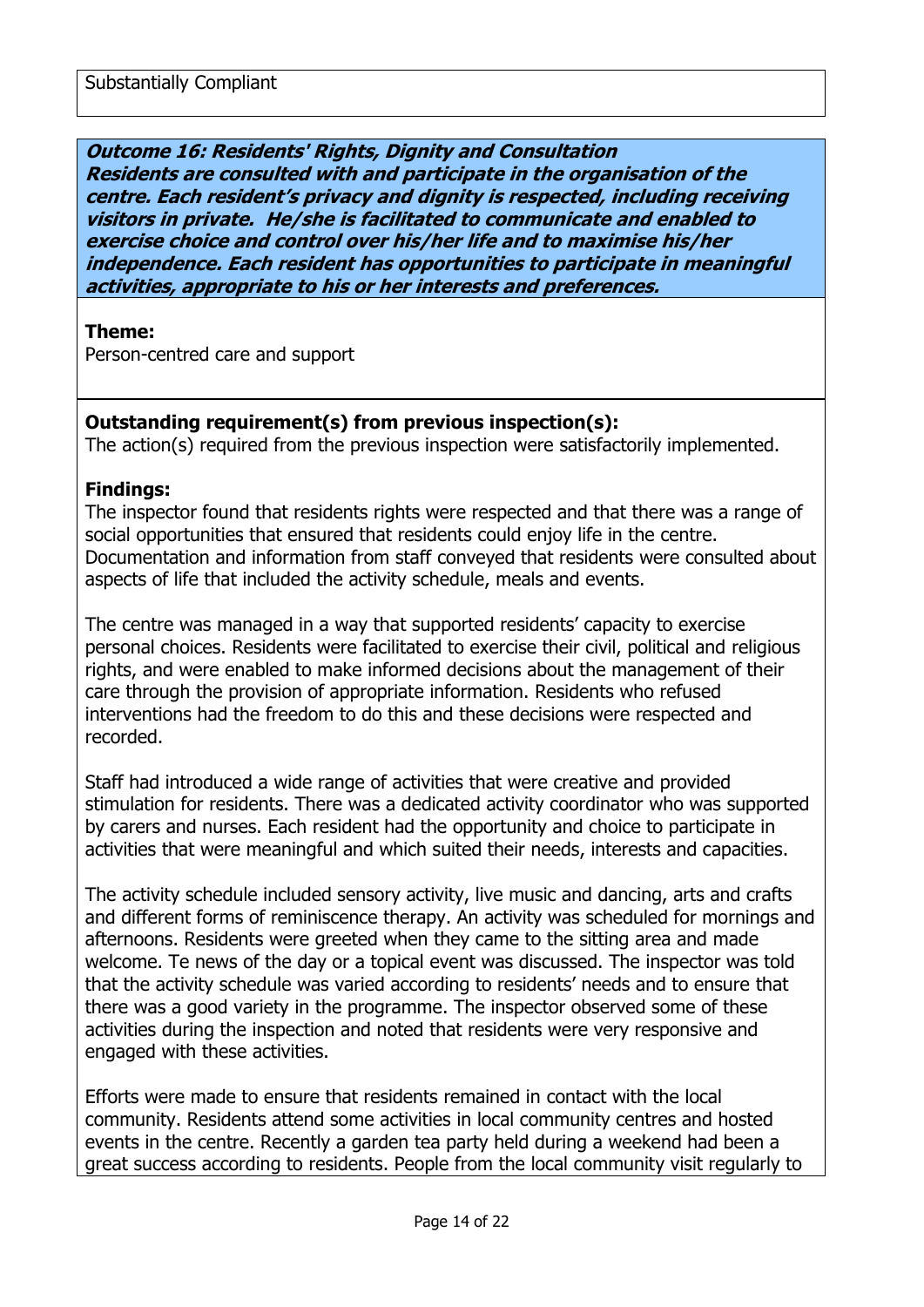contribute to the social activity schedule. Some tell stories or talk about aspects of life that interest residents an others provide pastoral care or pray with residents. The centre had a well cultivated attractive and safe garden area where residents could spend time outdoors. There were several features to provide interest including flowers, vegetables and garden ornaments.

The activity coordinator said that "doll" therapy had been introduced recently and this was proving helpful to some residents. Future plans include the introduction of pet therapy.

An action plan in the last report identified that a policy was required to support the use of the closed circuit television system in operation at entrance/exit points and on corridors. This had been completed and was available for inspection.

## **Judgment:**

Compliant

## **Outcome 18: Suitable Staffing**

**There are appropriate staff numbers and skill mix to meet the assessed needs of residents, and to the size and layout of the designated centre. Staff have up-to-date mandatory training and access to education and training to meet the needs of residents. All staff and volunteers are supervised on an appropriate basis, and recruited, selected and vetted in accordance with best recruitment practice. The documents listed in Schedule 2 of the Health Act 2007 (Care and Welfare of Residents in Designated Centres for Older People) Regulations 2013 are held in respect of each staff member.**

## **Theme:**

**Workforce** 

## **Outstanding requirement(s) from previous inspection(s):**

No actions were required from the previous inspection.

## **Findings:**

The inspector found that the numbers and skill mix of staff available to provide care including social care were appropriate to meet the assessed personal care and nursing needs of residents in the context of the size and layout of the centre. However the staff deployment model required review as there was a significant difference in the number of staff available in the evening after 17:00 hours when compared to the number of staff available throughout the morning and day time. For example there were three nurses on duty in addition to the person in charge, six care staff, activity staff, ancillary and administration staff. However, after 17:00 hours there was a reduction in the staff available with two nurses, two care staff and a multitask staff on duty until 21.30 hours. During the night there was one nurse and one carer on duty. There were some residents who required one to one supervision during the evening and the inspector saw that additional staff were available to undertake this duty to ensure the comfort and well being of residents. This intervention was noted to have a good outcome with residents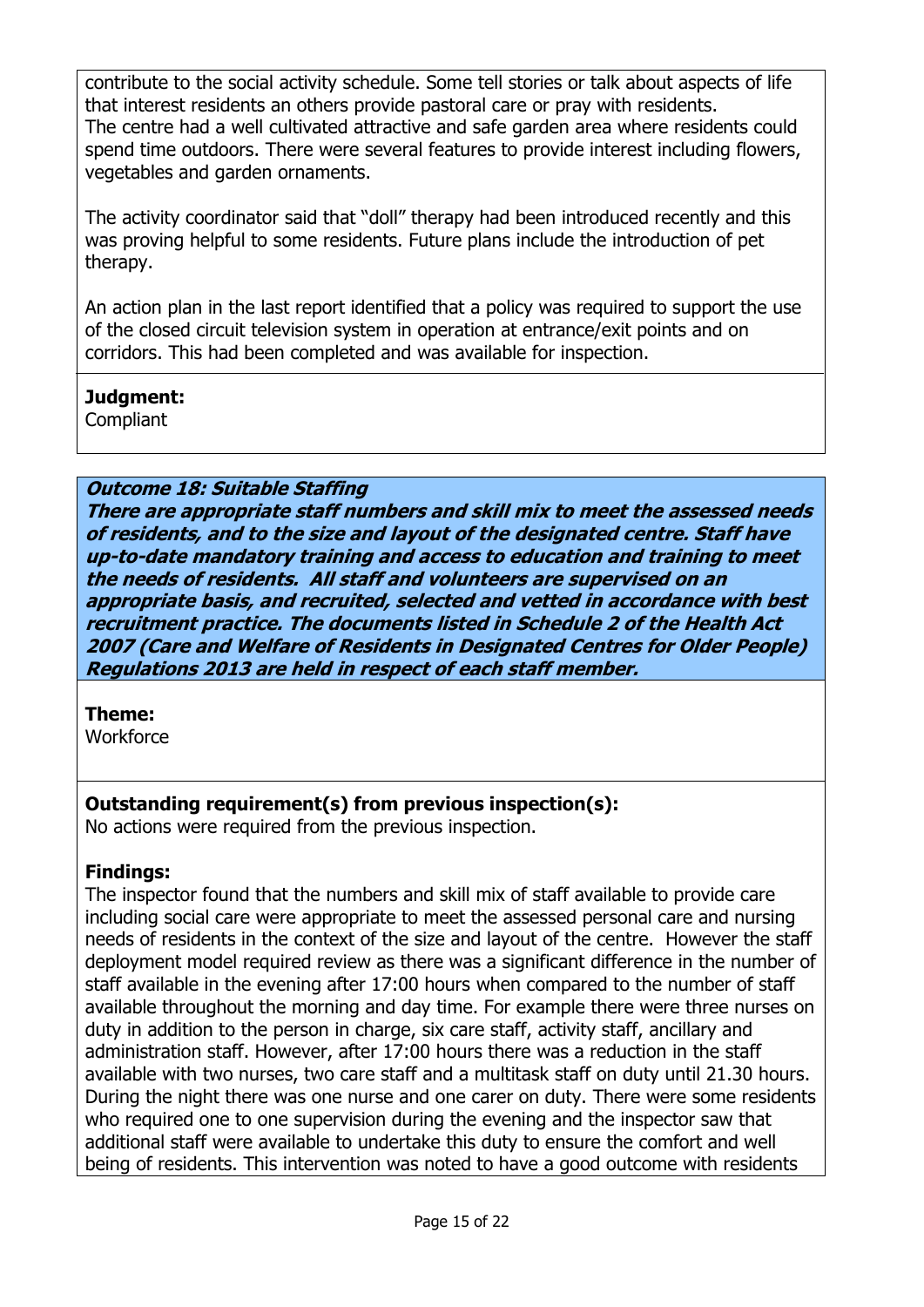able to spend time in different areas and to show contentment. Despite this, the inspector concluded that the staff deployment model required review to ensure there was a more equitable number of staff available throughout the day and evening as staff were noted to be very busy during the evening period helping residents to bed, administering medication, answering queries on the telephone and responding to residents' requests for assistance.

Residents the inspector spoke to were positive in their comments about staff and confirmed that they were caring, responsive to their needs and treated them with respect and dignity. They said there was always something to do and that they enjoyed being able to talk to staff and to join in the varied activities.

Arrangements to achieve compliance with mandatory training for staff were in place. Staff had received up to date training in fire safety and elder abuse prevention and management. There were some staff who did not have up to date moving and handling training and this was being scheduled the inspector was told.

Training to support professional development was provided and included training on end of life and making plans for end of life care, dementia care including The Virtual Dementia Tour and audit systems. Staff had also attended information sessions on how to support carers which they said they had found very useful. Other training had been provided on aspects of risk management and included falls prevention, hand hygiene and infection control. The staff training programme was on-going.

Systems to support communication between staff and the staff team and management to enable them to provide safe and appropriate care were in place. There were daily handovers to ensure staff were informed of residents' needs and day to day priorities and to promote the continuity of care from one shift to the next.

The inspector was told that all staff currently on duty had Garda clearances.

## **Judgment:**

Non Compliant - Moderate

## **Closing the Visit**

At the close of the inspection a feedback meeting was held to report on the inspection findings.

## **Acknowledgements**

The inspector wishes to acknowledge the cooperation and assistance of all the people who participated in the inspection.

## **Report Compiled by:**

Geraldine Jolley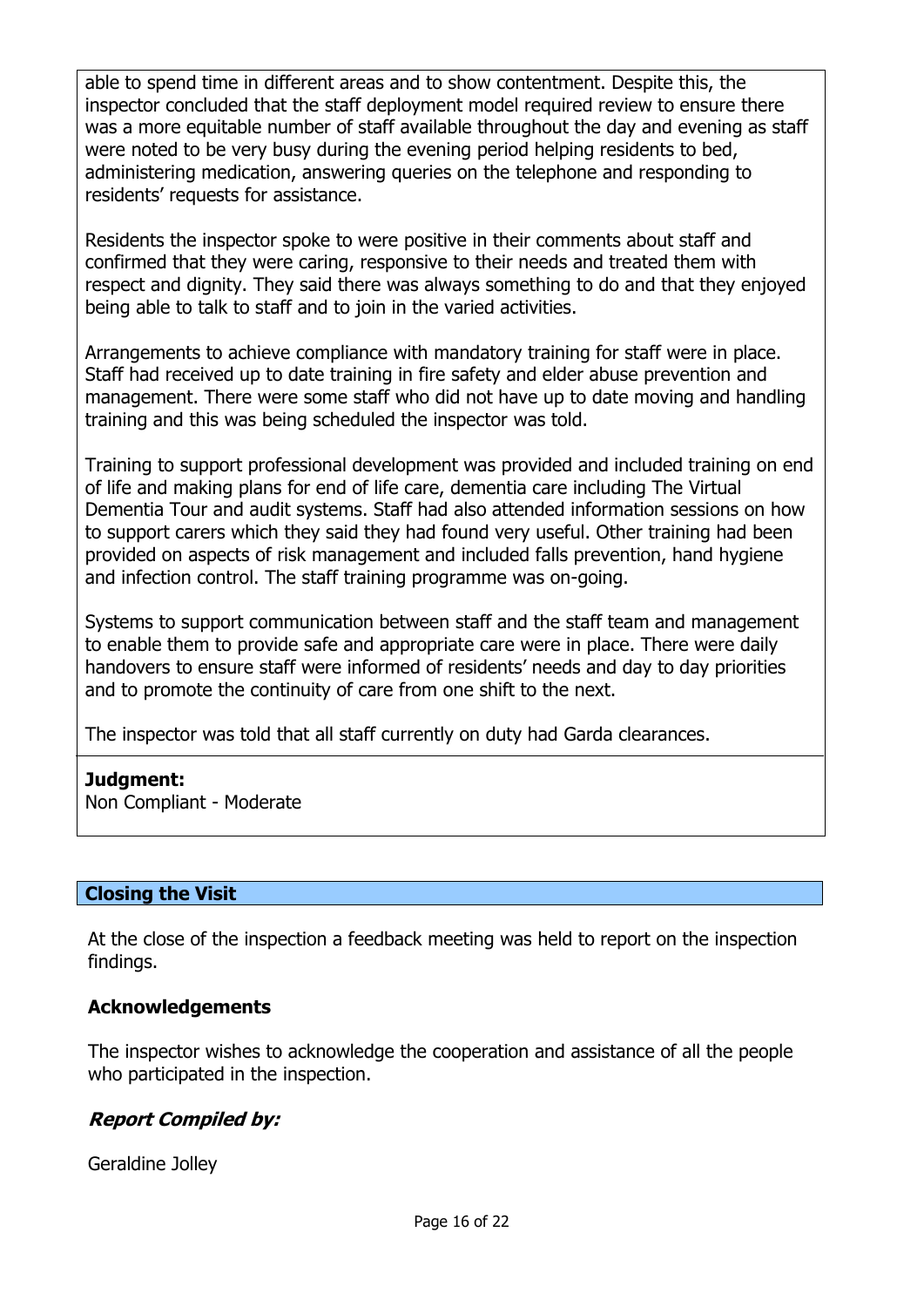Inspector of Social Services Regulation Directorate Health Information and Quality Authority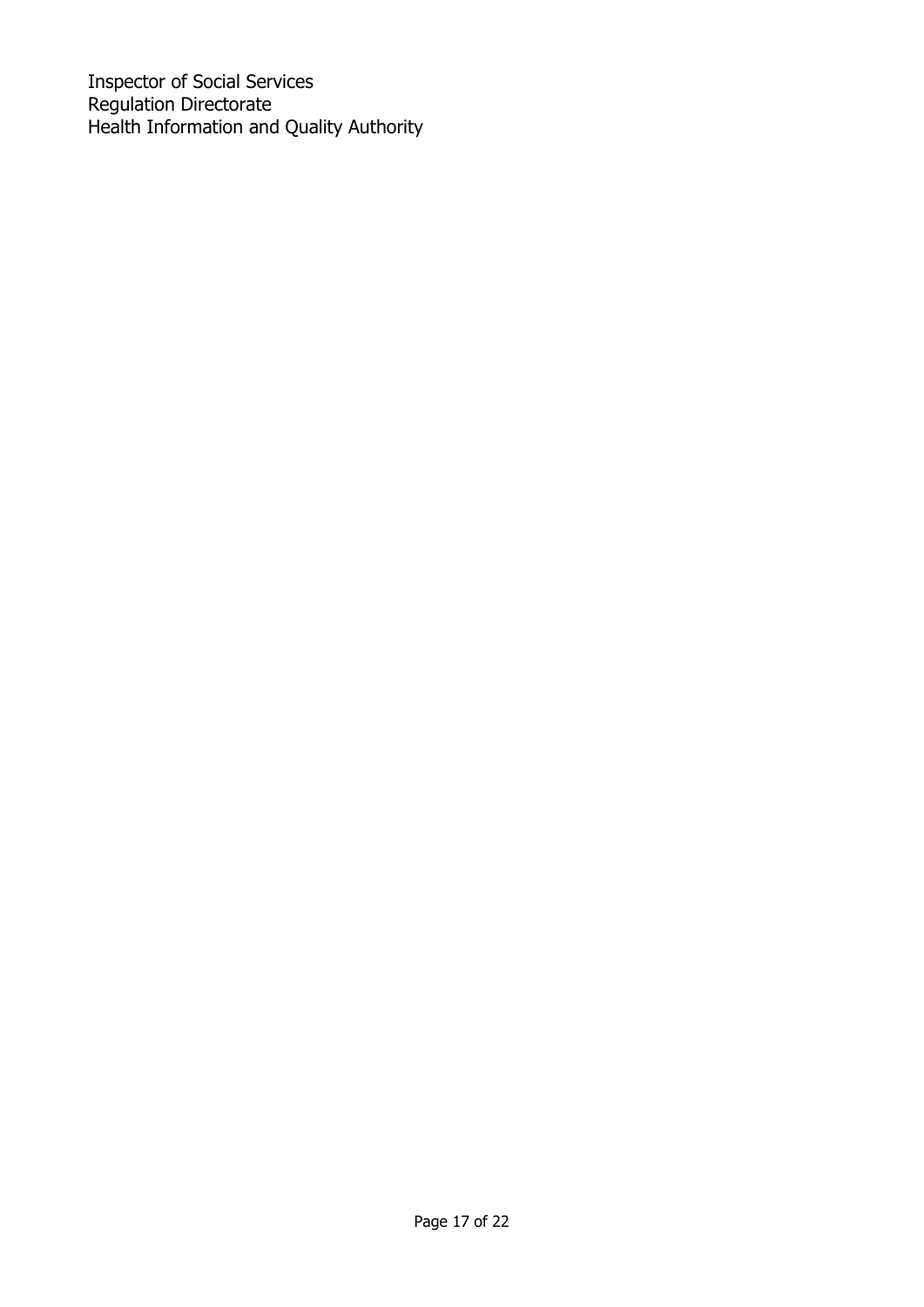# **Health Information and Quality Authority Regulation Directorate**



## **Action Plan**

An tÚdarás Um Fhaisnéis agus Cáilíocht Sláinte

**Provider's response to inspection report<sup>1</sup>**

| <b>Centre name:</b>        | <b>Buncrana Community Hospital</b> |
|----------------------------|------------------------------------|
|                            |                                    |
| <b>Centre ID:</b>          | OSV-0000614                        |
|                            |                                    |
| <b>Date of inspection:</b> | 27/06/2017 and 28/06/2017          |
|                            |                                    |
| Date of response:          | 28/07/2017                         |
|                            |                                    |

#### **Requirements**

This section sets out the actions that must be taken by the provider or person in charge to ensure compliance with the Health Act 2007 (Care and Welfare of Residents in Designated Centres for Older People) Regulations 2013 and the National Quality Standards for Residential Care Settings for Older People in Ireland.

All registered providers should take note that failure to fulfil your legal obligations and/or failure to implement appropriate and timely action to address the non compliances identified in this action plan may result in enforcement action and/or prosecution, pursuant to the Health Act 2007, as amended, and Regulations made thereunder.

## **Outcome 05: Documentation to be kept at a designated centre**

#### **Theme:**

 $\overline{a}$ 

Governance, Leadership and Management

## **The Registered Provider is failing to comply with a regulatory requirement in the following respect:**

The nutrition records did not have a total summary of liquid intake recorded each day to guide staff on the quantities consumed day to day.

## **1. Action Required:**

Under Regulation 21(1) you are required to: Ensure that the records set out in Schedules 2, 3 and 4 are kept in a designated centre and are available for inspection by

 $<sup>1</sup>$  The Authority reserves the right to edit responses received for reasons including: clarity; completeness; and,</sup> compliance with legal norms.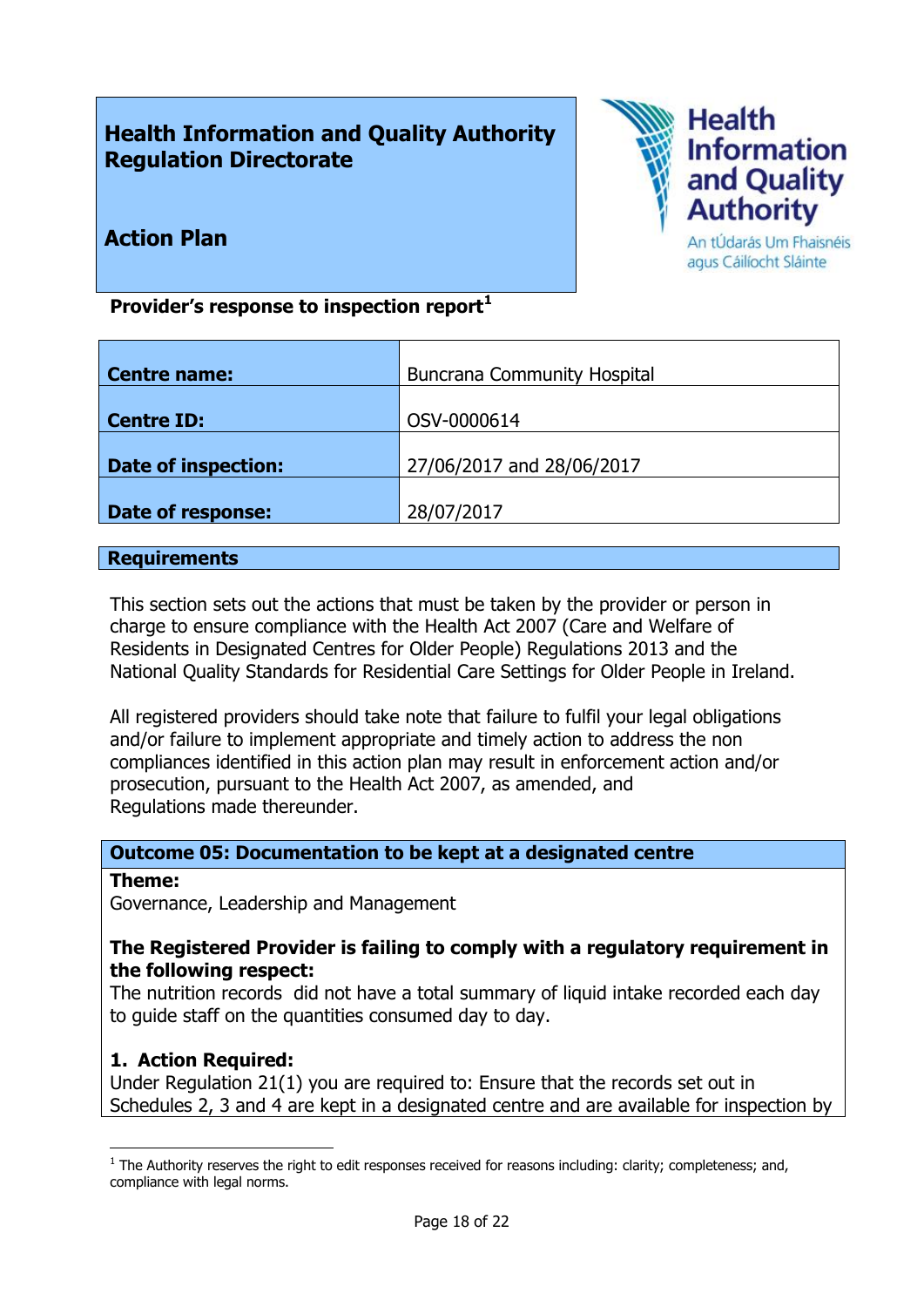the Chief Inspector.

## **Please state the actions you have taken or are planning to take:**

The records of liquid intake will be totalled each day to give an accurate account of resident's intake.

Proposed Timescale: 31 July 2017 and ongoing.

## **Proposed Timescale:**

## **Outcome 07: Safeguarding and Safety**

#### **Theme:**

Safe care and support

#### **The Registered Provider is failing to comply with a regulatory requirement in the following respect:**

All staff had training in elder abuse however training on the new procedures for safeguarding was required for all staff to ensure they were able to meet their responsibilities in accordance with current protocols.

## **2. Action Required:**

Under Regulation 08(2) you are required to: Ensure staff are trained in the detection and prevention of and responses to abuse.

## **Please state the actions you have taken or are planning to take:**

Residents are kept safe in accordance with the existing Elder Abuse Policy. The Safeguarding Policy and associated training is due to be scheduled and all staff will attend to ensure they have information on the new procedures.

**Proposed Timescale:** 31/12/2017

## **Outcome 08: Health and Safety and Risk Management**

#### **Theme:**

Safe care and support

## **The Registered Provider is failing to comply with a regulatory requirement in the following respect:**

The following areas were noted to need attention:

There were procedures in place to determine risks and hazards however some of the risk management arrangements did not reflect actual practice in the centre for example oxygen storage.

The risk assessment for violence and aggression did not include training for staff.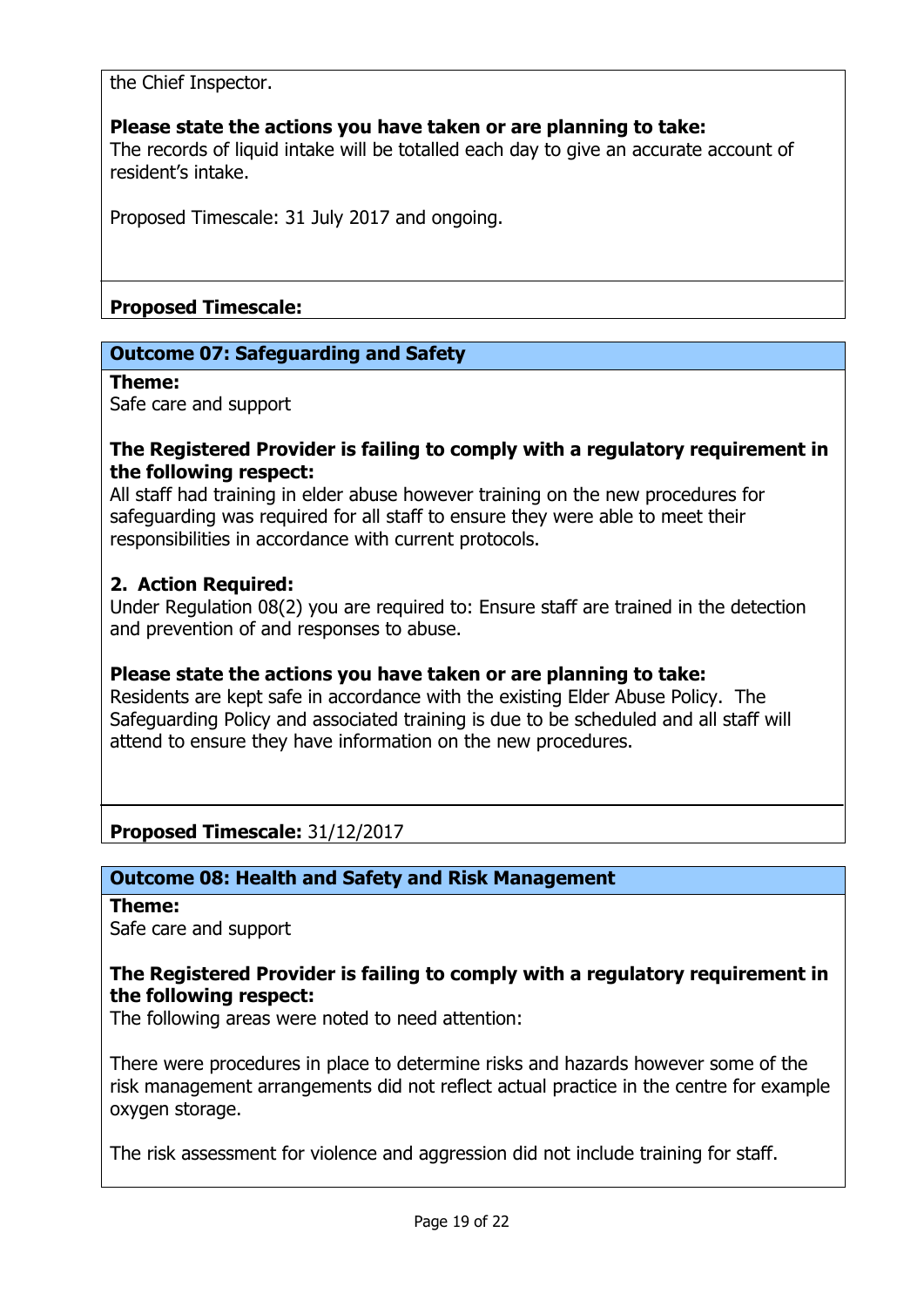Personal protective equipment such as gloves and aprons were stored in hallways which could present a risk to residents with cognitive impairment.

## **3. Action Required:**

Under Regulation 26(1)(a) you are required to: Ensure that the risk management policy set out in Schedule 5 includes hazard identification and assessment of risks throughout the designated centre.

## **Please state the actions you have taken or are planning to take:**

Oxygen in the main is stored outside the building; however when there is an identified need a small supply is stored in the treatment room for ease of access or in an emergency situation. The risk assessment will be reviewed to reflect current practice.

The Risk Assessment on violence and aggression will be reviewed to reflect the requirement of training for staff to reduce risk if a violent situation arose

Personal Protective equipment which is stored in the hallway is there for infection control reasons to store aprons and gloves for use. Staff will ensure this area is left tidy with no gloves / aprons hanging down to minimise risk to dementia patients in the vicinity.

## **Proposed Timescale:** 30/09/2017

## **Outcome 12: Safe and Suitable Premises**

**Theme:**  Effective care and support

## **The Registered Provider is failing to comply with a regulatory requirement in the following respect:**

The centre has six communal bedrooms where standards of privacy and dignity can be compromised. There is a plan in place to address this and interim arrangements will be required to facilitate the building work. These arrangements need to be advised to ensure the plan is achieved within the prescribed time frame.

## **4. Action Required:**

Under Regulation 17(2) you are required to: Provide premises which conform to the matters set out in Schedule 6, having regard to the needs of the residents of the designated centre.

## **Please state the actions you have taken or are planning to take:**

The schedule of work is due to commence in 2019 and interim arrangements for residents are being considered at present. The work is due for completion in 2020 in accordance with the condition of registration.

Proposed Timescale: 31 Jan 2019 and on-going to 2020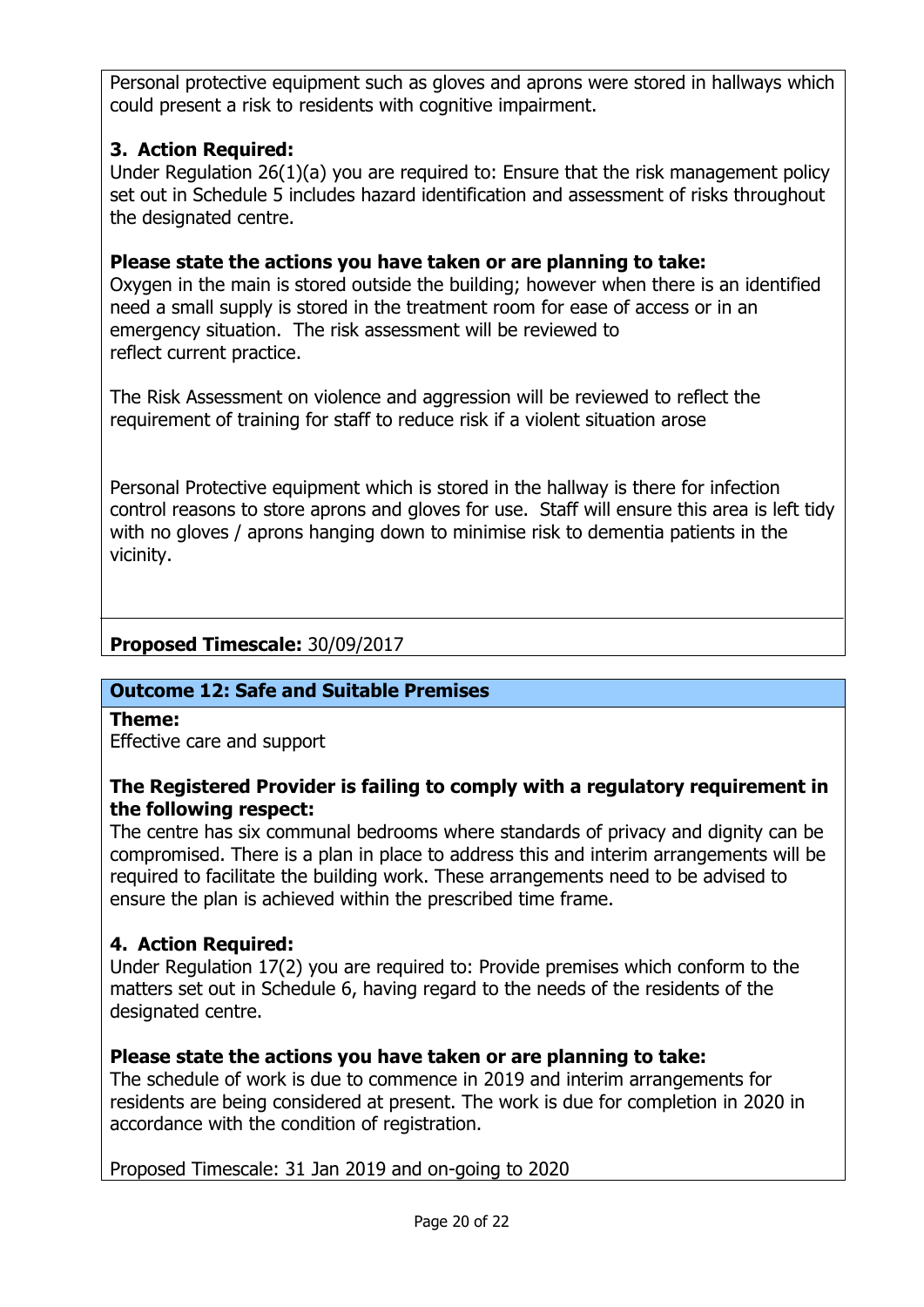## **Proposed Timescale:**

## **Outcome 13: Complaints procedures**

#### **Theme:**

Person-centred care and support

#### **The Registered Provider is failing to comply with a regulatory requirement in the following respect:**

The record of complaints did not convey the range of investigations completed or explanations for incidents such as unexplained injury in some cases.

## **5. Action Required:**

Under Regulation 34(1)(f) you are required to: Ensure that the nominated person maintains a record of all complaints including details of any investigation into the complaint, the outcome of the complaint and whether or not the resident was satisfied.

#### **Please state the actions you have taken or are planning to take:**

A record of all complaints will be maintained including details of any investigation into the complaint, the outcome and whether or not the resident was satisfied.

Proposed Timescale: 31 July 2017 and on-going.

## **Proposed Timescale:**

## **Outcome 18: Suitable Staffing**

**Theme: Workforce** 

## **The Registered Provider is failing to comply with a regulatory requirement in the following respect:**

The staff deployment model required review as there was a significant imbalance in the number of staff available during the morning, afternoon and early evening and the staff numbers available after 17:00 hours. The inspector saw that staff were very busy after this time with resident care needs, medication administration and requests for assistance.

## **6. Action Required:**

Under Regulation 15(1) you are required to: Ensure that the number and skill mix of staff is appropriate to the needs of the residents, assessed in accordance with Regulation 5 and the size and layout of the designated centre.